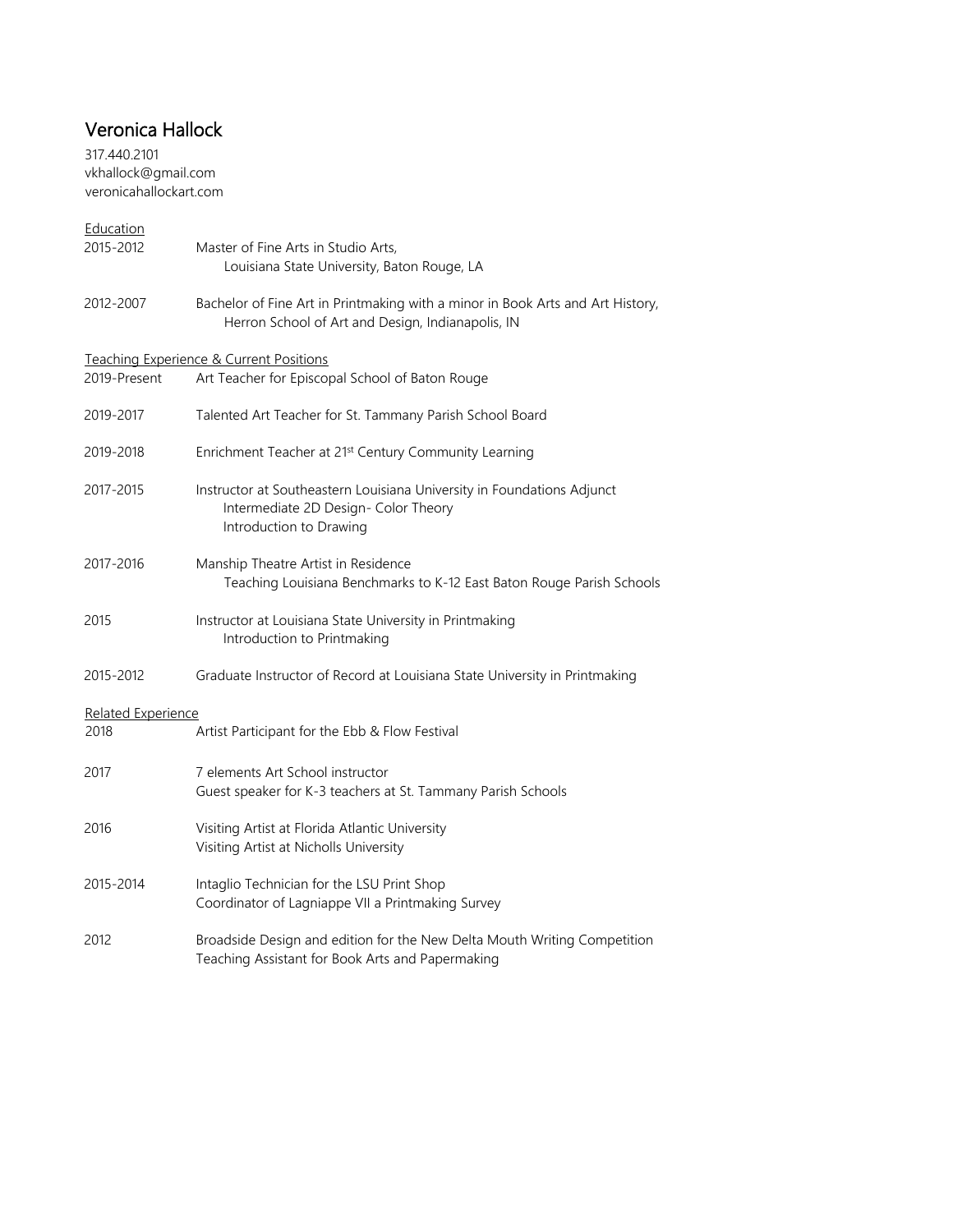| <u>Service</u>          |                                                                                                                                                                                                                                                                                                                                            |
|-------------------------|--------------------------------------------------------------------------------------------------------------------------------------------------------------------------------------------------------------------------------------------------------------------------------------------------------------------------------------------|
| 2018                    | Arts & Crafts with the Elderly at Forest Manor Retirement Home<br>Organized student made paintings to help the Northshore Humane Society                                                                                                                                                                                                   |
| 2017                    | Co-founder of the Neighborhood Anthologies Project<br>For the Ebb & Flow Festival                                                                                                                                                                                                                                                          |
| 2015                    | Assistant Faculty Advisor to Palmetto Press Print Club                                                                                                                                                                                                                                                                                     |
| 2014                    | Louisiana Book Festival - Live printing, papermaking, and bookbinding<br>President of the One of One Print Guild<br>Louisiana State University Art Museum Docent                                                                                                                                                                           |
| 2013                    | Louisiana Book Festival - Live printing, papermaking, and bookbinding<br>Vice President of the One of One Print Guild                                                                                                                                                                                                                      |
|                         |                                                                                                                                                                                                                                                                                                                                            |
| Grants & Awards<br>2019 | People's Choice Award, St. Tammany Art Association                                                                                                                                                                                                                                                                                         |
| 2018                    | Best in Show for 2D, Arts Illiana Gallery                                                                                                                                                                                                                                                                                                  |
|                         | 3rd Place at "Wild Fowl" Competition                                                                                                                                                                                                                                                                                                       |
|                         | Teacher Award at "Wild Fowl" Competition                                                                                                                                                                                                                                                                                                   |
|                         |                                                                                                                                                                                                                                                                                                                                            |
| 2016                    | Prize Recipient in the 6 <sup>th</sup> Annual Paper Triennial                                                                                                                                                                                                                                                                              |
| 2015                    | Dean's Medal Award                                                                                                                                                                                                                                                                                                                         |
| <b>Exhibitions</b>      |                                                                                                                                                                                                                                                                                                                                            |
| 2019                    | "STAA's 54 <sup>th</sup> Annual National Juried Exhibition"- Saint Tammany Art Association, Covington, LA<br>"Bon a' Tiere: A Printmaking Invitational"- Hammond Regional Art Center, Hammond, LA<br>"Stabbed in the Art" - Firehouse Gallery, Baton Rouge, LA<br>"Members Gallery Exhibition"- St. Tammany Art Association, Covington, LA |
| 2018                    | "Fierce and Frail: Of Beings, Beasts, and Seed" -Verum Ultimum Gallery, Portland, OR<br>"The Crow Show" - Arts Illiana Gallery, Terre Haute, IN                                                                                                                                                                                            |
|                         | "ka-POW! Heroic Women" - Pacific Pinball Museum, Alameda, CA                                                                                                                                                                                                                                                                               |
|                         | "STAA's 53 <sup>rd</sup> Annual National Juried Exhibition"- Saint Tammany Art Association, Covington, LA<br>"Wild Fowl"- Castine Center, Mandeville, LA                                                                                                                                                                                   |
| 2017                    | "The Mind's Eye: NAMI Exhibition" - The Arts Council of Greater Baton Rouge,<br>Baton Rouge, LA                                                                                                                                                                                                                                            |
|                         | "FifoCon Folklore Art Exhibition" - Baton Rouge, LA                                                                                                                                                                                                                                                                                        |
|                         | "The Southeastern Louisiana University Faculty Show" -Hammond, LA                                                                                                                                                                                                                                                                          |
| 2016                    | "Contemporary Art Print Show" - The Fire House Gallery, Baton Rouge, LA                                                                                                                                                                                                                                                                    |
|                         | "The 6 <sup>th</sup> National Collegiate Handmade Paper Art Triennial" -Brodsky Center at                                                                                                                                                                                                                                                  |
|                         | Rutgers University, NJ                                                                                                                                                                                                                                                                                                                     |
|                         | "The Southeastern Louisiana University Faculty Show" - Hammond, LA                                                                                                                                                                                                                                                                         |
| 2015                    | "Printers of Tomorrow Group Exhibition" - BLUE orange Contemporary/ Duende<br>Art Project - Houston, TX                                                                                                                                                                                                                                    |
|                         | "She Pricked Her Finger" - Foster Gallery, Baton Rouge, LA                                                                                                                                                                                                                                                                                 |
|                         |                                                                                                                                                                                                                                                                                                                                            |
|                         | "P.3+BR Gulf Coast Biennial" - Elevator Project, Baton Rouge, LA                                                                                                                                                                                                                                                                           |